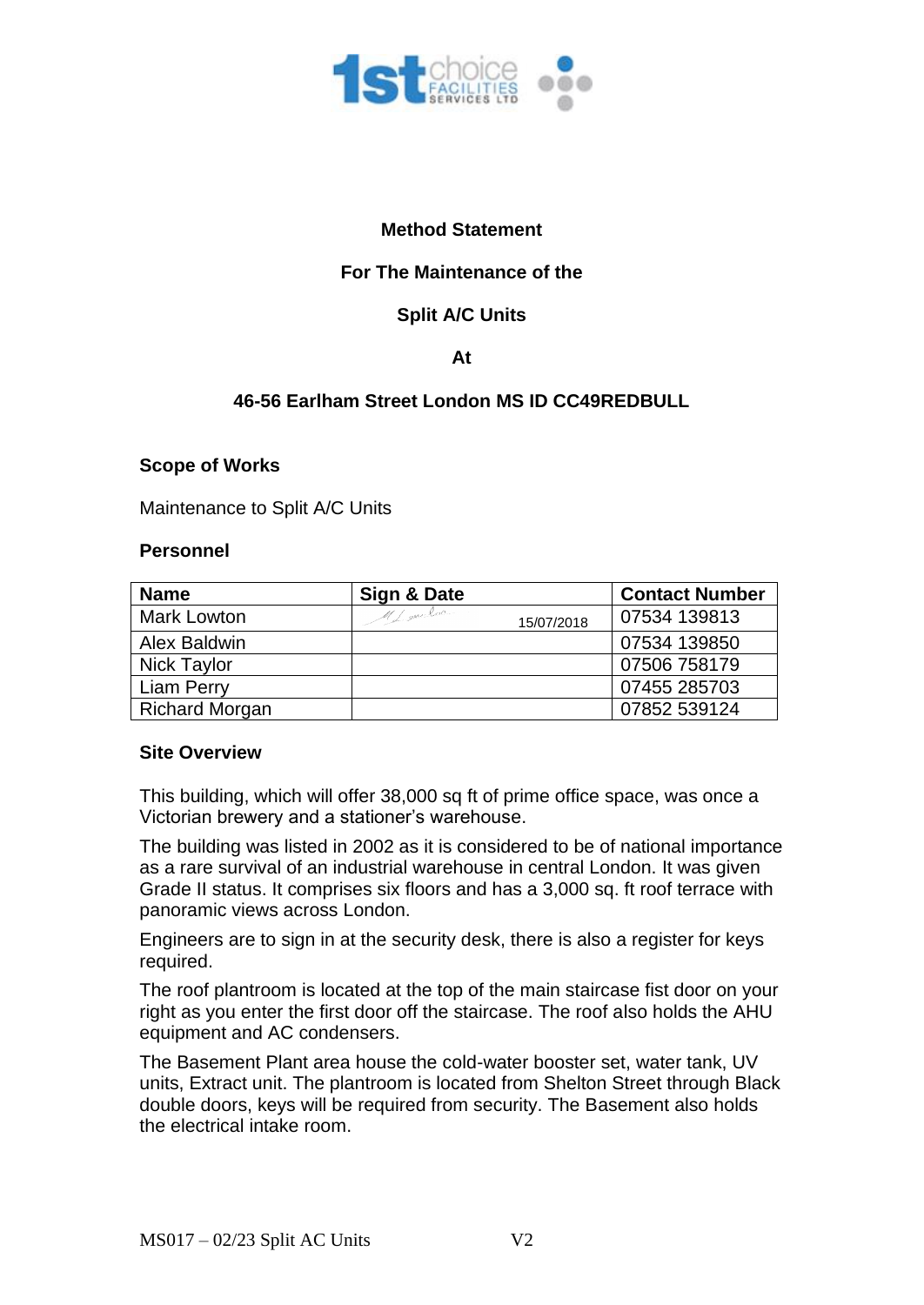

## **Sequence of Work**

## **54-02 SPLIT SYSTEMS – air-cooled with direct expansion evaporator (DX), with gas, hot water or electric heaters**

These are primarily two units with either integral or remote air-cooled condensers working with direct expansion coolers, primarily for room air conditioning applications. The frequency of servicing or cleaning will depend upon the working environment and the amount of usage.

| <b>ITEM</b>                  | FREQ.          | <b>ACTION</b>                                                                                                                          | <b>NOTES</b>                                                                                                                       |
|------------------------------|----------------|----------------------------------------------------------------------------------------------------------------------------------------|------------------------------------------------------------------------------------------------------------------------------------|
| Cooling<br>1.<br>Compressor. | 6m             | Check for undue noise<br>or vibration. Check<br>discharge and suction<br>pressure and check<br>superheat under full<br>load condition. |                                                                                                                                    |
| 2.<br>Compressor<br>suction. | 6m             | Check for symptoms<br>of 'wet' operation or<br>excessive superheat.                                                                    |                                                                                                                                    |
| 3.<br>Refrigerant.           |                |                                                                                                                                        |                                                                                                                                    |
| a)<br>Charge.                | 6 <sub>m</sub> | Check level in receiver<br>and/or liquid line sight<br>glass.                                                                          | Note:<br>Any<br>significant<br>shortfall or frequent topping<br>may indicate leakage<br>up<br>and should be reported to<br>client. |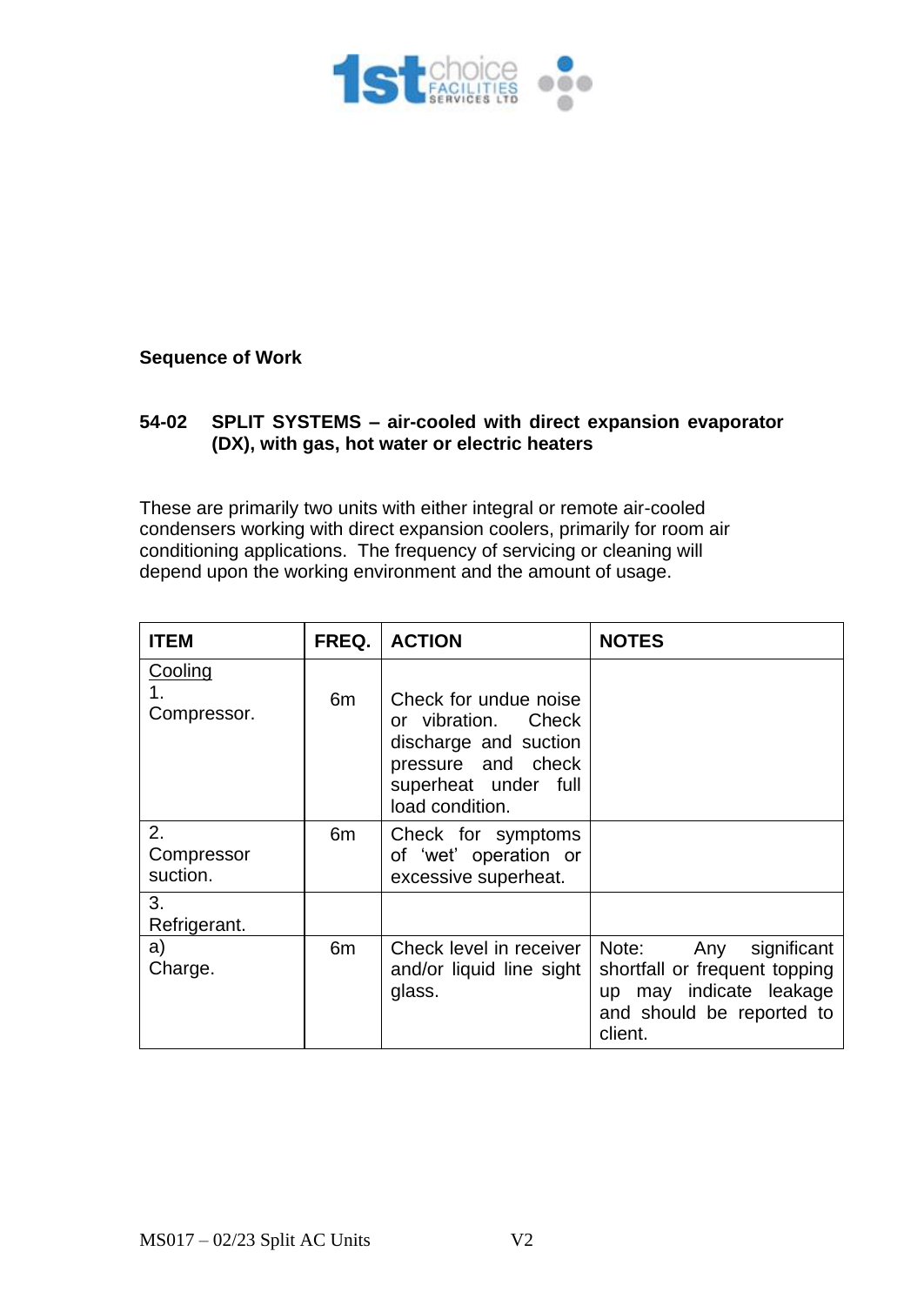

| b)<br>leaks                                                         | 6 <sub>m</sub> | Test accessible parts<br>of system.                                                                                                            | Pay particular attention to<br>bolted and flare connected<br>joints, sight glass glands<br>and any pressure relief<br>valve vent to atmosphere.<br>Note: any removed<br>refrigerant (CFC) must be<br>recovered and not<br>released to atmosphere.<br>Only a REFCOM registered<br>engineer should work on |
|---------------------------------------------------------------------|----------------|------------------------------------------------------------------------------------------------------------------------------------------------|----------------------------------------------------------------------------------------------------------------------------------------------------------------------------------------------------------------------------------------------------------------------------------------------------------|
| 4.<br>Condenser and<br>evaporator fins.                             | 6 <sub>m</sub> | Check<br>for<br>damage<br>and/or<br>dust<br>accumulation.<br>Clean<br>as necessary.                                                            | this equipment.<br>CFC's<br>Do<br>not<br><b>use</b><br>(refrigerant) for cleaning<br>tubes use dry nitrogen or<br>compressed<br>air.<br>Sterilisation<br>be<br>may<br>required.                                                                                                                          |
| 5.<br>Fans and<br>motors and<br>damper drive<br>motors (if fitted). | 6 <sub>m</sub> | Check bearings<br>and<br>lubricate<br>as<br>Inspect<br>necessary.<br>check<br>fan<br>and<br>on<br>quard<br>covers<br>and<br>inspection plates. | appropriate<br>Where<br>check<br>drive belts for condition and<br>Adjust or replace<br>tension.<br>as necessary. Ensure that<br>all bolts, screws etc. are in<br>place and tight. (See also<br><b>MOTORS</b>                                                                                             |
| 6.<br>Evaporator<br>and drains, dip<br>tray and pump.               | 6 <sub>m</sub> | Check<br>and<br>clean.<br>Check<br>condensate<br>clear<br>drain<br>is.<br>and<br>clean.                                                        | Sterilisation<br>be<br>may<br>required.                                                                                                                                                                                                                                                                  |

| 7 <sub>1</sub><br>Compressor<br>capacity control<br>and unloaded<br>start valves (if<br>fitted). | 6 <sub>m</sub> | Check for<br>correct<br>Check<br>operation.<br>motor current against<br>commissioning data. | Compressor unload on start<br>should reduce and increase<br>capacity on demand.                                                                             |
|--------------------------------------------------------------------------------------------------|----------------|---------------------------------------------------------------------------------------------|-------------------------------------------------------------------------------------------------------------------------------------------------------------|
| 8.<br>Refrigerant<br>pipework.                                                                   | 6 <sub>m</sub> | Check<br>vibration<br>for<br>and rectify any loose<br>inadequate<br>or<br>support/fixing.   | All pipework joints should<br>be brazed or welded. To<br>prevent internal scaling use<br>dry, oxygen free nitrogen<br>(OFN) during the jointing<br>process. |
| 9.<br>Filters.                                                                                   | 6 <sub>m</sub> | Check condition and<br>replace as necessary.                                                |                                                                                                                                                             |
| 10.<br>Insulation.                                                                               | 6 <sub>m</sub> | Check<br>condition.<br>Repair and reseal as<br>necessary.                                   |                                                                                                                                                             |